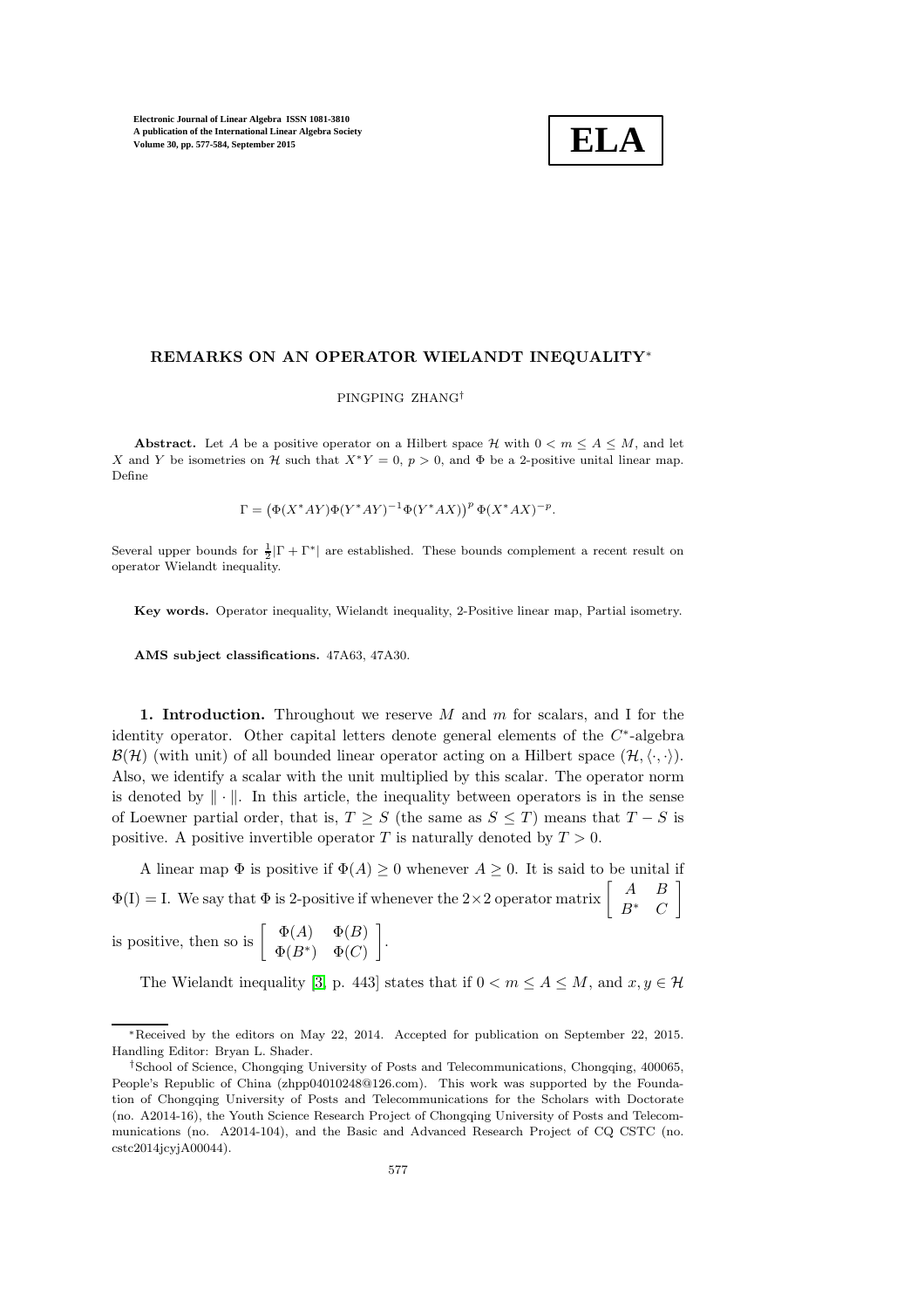

578 Pingping Zhang

with  $x \perp y$ , then

$$
|\langle x, Ay \rangle|^2 \le \left(\frac{M-m}{M+m}\right)^2 \langle x, Ay \rangle \langle y, Ax \rangle.
$$

Bhatia and Davis [\[1,](#page-7-1) Theorem 2] proved that if  $0 < m \le A \le M$  and X and Y are partial isometries on  $H$  whose final spaces are orthogonal to each other, then for every 2-positive linear map Φ

<span id="page-1-0"></span>(1.1) 
$$
\Phi(X^*AY)\Phi(Y^*AY)^{-1}\Phi(Y^*AX) \le \left(\frac{M-m}{M+m}\right)^2 \Phi(X^*AX).
$$

Thus, inequality [\(1.1\)](#page-1-0) can be viewed as an operator version of Wielandt inequality. In 2013, Lin presented the following conjecture.

CONJECTURE. [\[5,](#page-7-2) Conjecture 3.4] Let  $A$  be a positive operator on a Hilbert space H with  $0 < m \leq A \leq M$ , and let X and Y be partial isometries on H whose final spaces are orthogonal to each other. Then for every 2-positive linear map Φ

<span id="page-1-1"></span>
$$
\|\Phi(X^*AY)\Phi(Y^*AY)^{-1}\Phi(Y^*AX)\Phi(X^*AX)^{-1}\| \le \left(\frac{M-m}{M+m}\right)^2.
$$

Under the assumption that the conjecture is valid, the following two inequalities follow without much additional effort

(1.2) 
$$
\frac{1}{2}|\Gamma + \Gamma^*| \le \left(\frac{M-m}{M+m}\right)^2
$$

and

<span id="page-1-2"></span>(1.3) 
$$
\frac{1}{2}(\Gamma + \Gamma^*) \le \left(\frac{M-m}{M+m}\right)^2,
$$

where  $\Gamma = \Phi(X^*AY)\Phi(Y^*AY)^{-1}\Phi(Y^*AX)\Phi(X^*AX)^{-1}$ .

If one can drop the strong assumption on the validity of the conjecture which is still open, then apparently  $(1.2)$  and  $(1.3)$  are very attractive alternative operator versions of Wielandt inequality. Thus, it is interesting to estimate  $\frac{1}{2}|\Gamma + \Gamma^*|$  and  $\frac{1}{2}(\Gamma + \Gamma^*)$  without the assumption that the conjecture is true. This is our main motivation.

In this article, we consider a more general  $\Gamma$  defined as

$$
\Gamma = \left(\Phi(X^*AY)\Phi(Y^*AY)^{-1}\Phi(Y^*AX)\right)^p\Phi(X^*AX)^{-p}, \quad p > 0,
$$

where X, Y are isometries such that  $X^*Y = 0$ , and  $\Phi$  is a 2-positive unital linear map. Three upper bounds for both  $\frac{1}{2}|\Gamma + \Gamma^*|$  and  $\frac{1}{2}(\Gamma + \Gamma^*)$  are presented.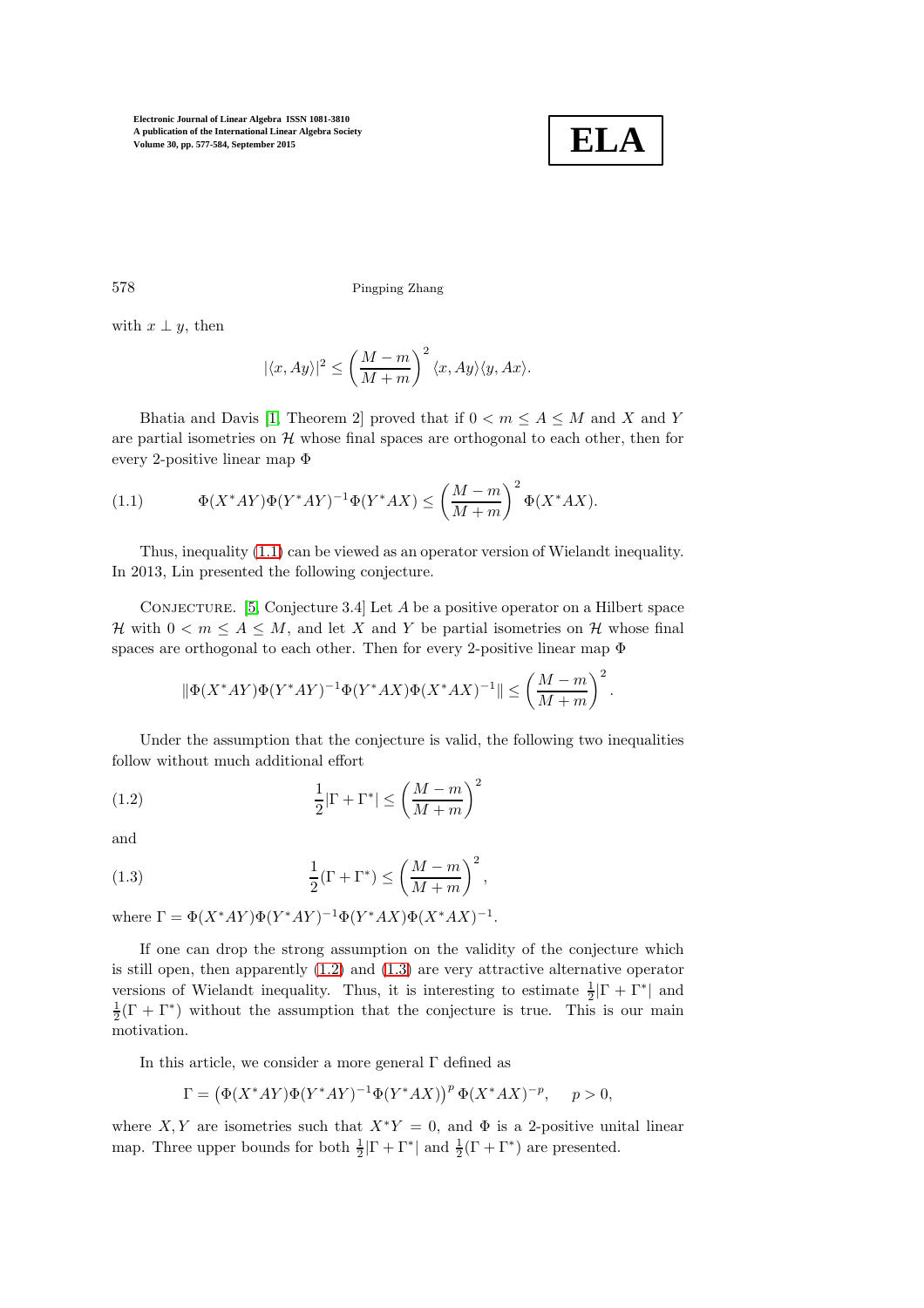

Remarks on an Operator Wielandt Inequality 579

<span id="page-2-3"></span>2. Main results. The following two lemmas are needed in our main results.

LEMMA 2.1.  $[4,$  Lemma 3.5.12] For any bounded operator  $X$ ,

$$
|X| \leq tI \quad \Leftrightarrow \quad ||X|| \leq t \quad \Leftrightarrow \quad \left[\begin{array}{cc} tI & X \\ X^* & tI \end{array}\right] \geq 0.
$$

<span id="page-2-0"></span>LEMMA 2.2. [\[2,](#page-7-4) Theorem 6] Let  $0 \le A \le B$  and  $0 < m \le A \le M$ . Then

$$
A^2 \le \frac{(M+m)^2}{4Mm}B^2.
$$

REMARK 1. The condition  $0 < m \le A \le M$  in Lemma [2.2](#page-2-0) can be replaced by  $0 < m \leq B \leq M$  by applying the continuity of operator and operator reverse monotonicity of the inverse.

<span id="page-2-6"></span>Now we present the main results of this paper.

THEOREM 2.3. Let A be a positive operator on a Hilbert space H with  $0 < m \leq$  $A \leq M$ , and let X and Y be isometries on H such that  $X^*Y = 0$ ,  $p > 0$ , and  $\Phi$  be a 2-positive unital linear map. Define

<span id="page-2-2"></span>
$$
\Gamma=\left(\Phi(X^*AY)\Phi(Y^*AY)^{-1}\Phi(Y^*AX)\right)^p\Phi(X^*AX)^{-p}.
$$

Then

(2.1) 
$$
\frac{1}{2}|\Gamma + \Gamma^*| \le \frac{\left(\frac{M-m}{M+m}\right)^{4p} M^{2p} + m^{-2p}}{2},
$$

and

(2.2) 
$$
\frac{1}{2}(\Gamma + \Gamma^*) \le \frac{\left(\frac{M-m}{M+m}\right)^{4p} M^{2p} + m^{-2p}}{2}.
$$

<span id="page-2-5"></span><span id="page-2-1"></span>Proof. We need the following simple fact:

(2.3) 
$$
||AB + BA|| \le ||A^2 + B^2||, \text{ if } A \ge 0 \text{ and } B \ge 0.
$$

Thus,  $(1.1)$  and  $(2.3)$  imply

<span id="page-2-4"></span>
$$
\frac{1}{2} \|\Gamma + \Gamma^*\| \le \frac{1}{2} \left\| \left( \Phi(X^*AY)\Phi(Y^*AY)^{-1}\Phi(Y^*AX) \right)^{2p} + \Phi(X^*AX)^{-2p} \right\|
$$
  

$$
\le \frac{1}{2} \left( \|\Phi(X^*AY)\Phi(Y^*AY)^{-1}\Phi(Y^*AX) \|^2 + \|\Phi(X^*AX)^{-1}\|^2\right)
$$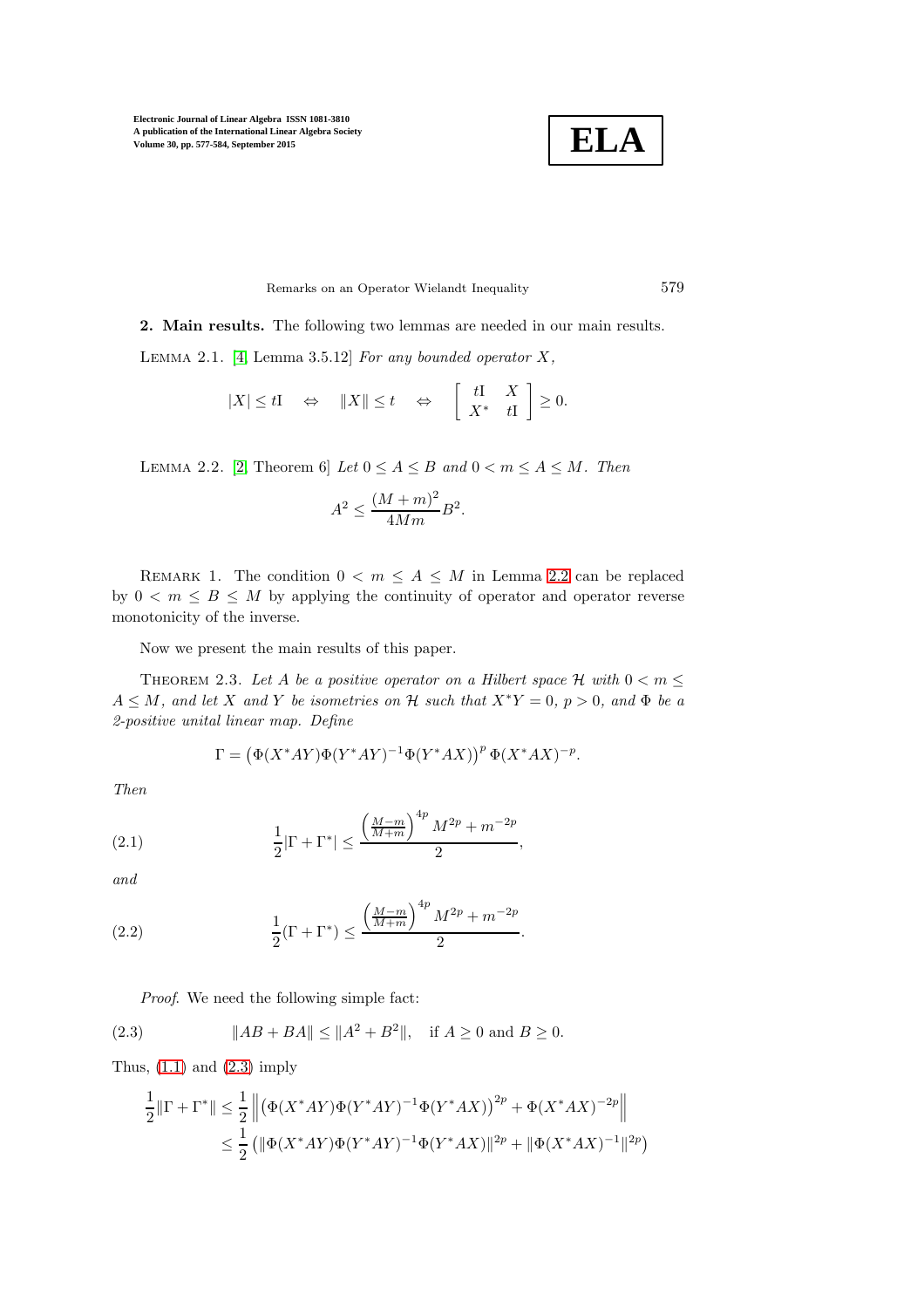

580 Pingping Zhang

$$
\leq \frac{1}{2} \left( \left\| \left( \frac{M-m}{M+m} \right)^2 \Phi(X^* AX) \right\|^{2p} + \|\Phi(X^*AX)^{-1}\|^{2p} \right) \n\leq \frac{\left( \frac{M-m}{M+m} \right)^{4p} M^{2p} + m^{-2p}}{2}.
$$
\n(2.4)

The last inequality above holds since  $X^*X = I$  and  $0 < m \leq A \leq M$ , then  $m \leq$  $X^*AX \le M$  and so  $m \le \Phi(X^*AX) \le M$ ,  $\frac{1}{M} \le \Phi(X^*AX)^{-1} \le \frac{1}{m}$ .

Inequality  $(2.1)$  follows from Lemma [2.1](#page-2-3) and inequality  $(2.4)$ . Inequality  $(2.2)$ holds from [\(2.1\)](#page-2-2) and the fact that  $|X| \geq X$  for any self-adjoint X. Thus, we complete the proof.  $\Box$ 

<span id="page-3-4"></span>A sharper result is the following:

<span id="page-3-2"></span>Theorem 2.4. Under the same condition as in Theorem [2.3.](#page-2-6) Then

(2.5) 
$$
\frac{1}{2}|\Gamma + \Gamma^*| \le \begin{cases} \frac{(M-m)}{M+m} \r_p, & when \quad 0 < p \le \frac{1}{2}, \\ \frac{(M-m)}{M+m} \r_p^2 \left(\frac{M}{m}\right)^p, & when \quad p > \frac{1}{2}. \end{cases}
$$

Consequently,

<span id="page-3-3"></span>(2.6) 
$$
\frac{1}{2}(\Gamma + \Gamma^*) \le \begin{cases} \frac{(M-m)}{M+m} 2^p, & when \ 0 < p \le \frac{1}{2}, \\ \frac{(M-m)}{M+m} 2^p (\frac{M}{m})^p, & when \ p > \frac{1}{2}. \end{cases}
$$

*Proof.* Combining the inequality [\(1.1\)](#page-1-0) and the fact that  $f(t) = t^r$  is operator monotone for  $0 \le r \le 1$ , we have

<span id="page-3-0"></span>(2.7) 
$$
(\Phi(X^*AY)\Phi(Y^*AY)^{-1}\Phi(Y^*AX))^p \le \left(\frac{M-m}{M+m}\right)^{2p} \Phi(X^*AX)^p,
$$

when  $0 < p \leq 1$ . Inequality [\(2.7\)](#page-3-0) is equivalent to

(2.8) 
$$
\|\Gamma\| \le \left(\frac{M-m}{M+m}\right)^{2p},\,
$$

when  $0 < p \leq \frac{1}{2}$ .

<span id="page-3-1"></span>By Lemma [2.1](#page-2-3) and inequality [\(2.8\)](#page-3-1), we have

$$
\left[\begin{array}{cc} \left(\frac{M-m}{M+m}\right)^{2p} I & \Gamma \\ \Gamma^* & \left(\frac{M-m}{M+m}\right)^{2p} I \end{array}\right] \ge 0 \text{ and } \left[\begin{array}{cc} \left(\frac{M-m}{M+m}\right)^{2p} I & \Gamma^* \\ \Gamma & \left(\frac{M-m}{M+m}\right)^{2p} I \end{array}\right] \ge 0.
$$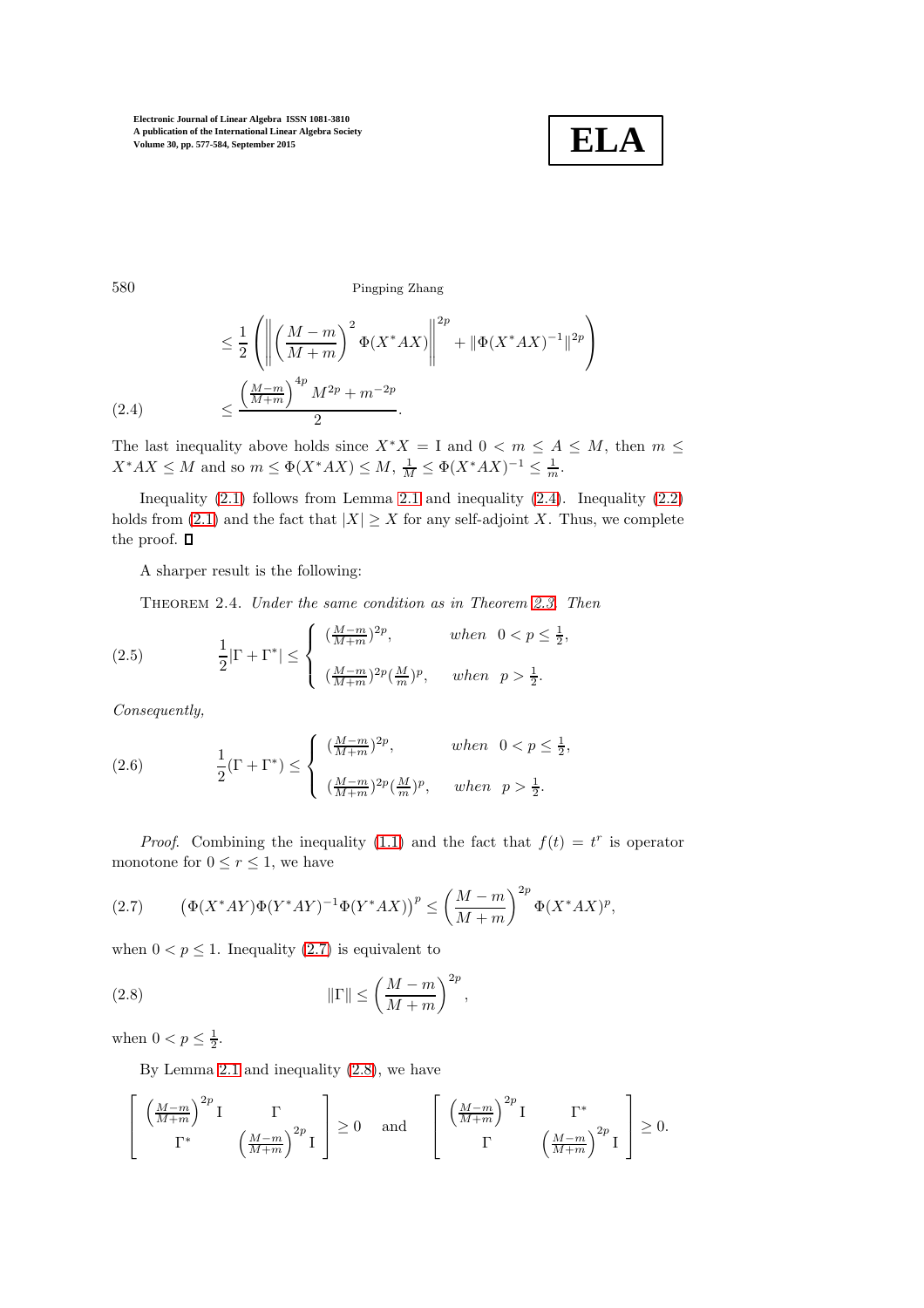

### Remarks on an Operator Wielandt Inequality 581

Summing up these two operator matrices, we have

<span id="page-4-0"></span>
$$
\left[\begin{array}{cc} 2\left(\frac{M-m}{M+m}\right)^{2p}I & \Gamma + \Gamma^* \\ \Gamma^* + \Gamma & 2\left(\frac{M-m}{M+m}\right)^{2p}I \end{array}\right] \ge 0.
$$

It follows from Lemma [2.1](#page-2-3) again that

(2.9) 
$$
\frac{1}{2}|\Gamma + \Gamma^*| \le \left(\frac{M-m}{M+m}\right)^{2p},
$$

when  $0 < p \leq \frac{1}{2}$ . When  $p > \frac{1}{2}$ , it follows that

<span id="page-4-2"></span>
$$
\begin{split} \|\Gamma\| &\leq \|\left(\Phi(X^*AY)\Phi(Y^*AY)^{-1}\Phi(Y^*AX)\right)^p \|\|\Phi(X^*AX)^{-p}\| \\ & = \|\Phi(X^*AY)\Phi(Y^*AY)^{-1}\Phi(Y^*AX)\|^p \|\Phi(X^*AX)^{-1}\|^p \\ & \leq \left\|\left(\frac{M-m}{M+m}\right)^2\Phi(X^*AX)\right\|^p \|\Phi(X^*AX)^{-1}\|^p \quad \text{(by the inequality (1.1))} \\ (2.10) \quad & \leq \left(\frac{M-m}{M+m}\right)^{2p} \left(\frac{M}{m}\right)^p. \end{split}
$$

Similarly,

(2.11) 
$$
\frac{1}{2} |\Gamma + \Gamma^*| \le \left(\frac{M-m}{M+m}\right)^{2p} \left(\frac{M}{m}\right)^p,
$$

when  $p > \frac{1}{2}$ . Inequality [\(2.5\)](#page-3-2) holds by inequalities [\(2.9\)](#page-4-0) and [\(2.11\)](#page-4-1). While inequality  $(2.6)$  holds by inequality  $(2.5)$ . This completes the proof of Theorem [2.4.](#page-3-4)  $\square$ 

REMARK 2. We provide a second method to prove the inequality  $(2.5)$ :

<span id="page-4-1"></span>
$$
\left\|\frac{\Gamma+\Gamma^*}{2}\right\| \le \|\Gamma\|,
$$

which together with  $(2.8)$ ,  $(2.10)$  and Lemma [2.1](#page-2-3) leads to the inequality  $(2.5)$ .

REMARK 3. The bounds in Theorem [2.4](#page-3-4) are tighter than those in Theorem [2.3](#page-2-6) by the following inequalities

$$
\frac{\left(\frac{M-m}{M+m}\right)^{4p} M^{2p} + m^{-2p}}{2} \ge \left(\frac{M-m}{M+m}\right)^{2p} \left(\frac{M}{m}\right)^p \ge \left(\frac{M-m}{M+m}\right)^{2p}.
$$

The first inequality above holds by the scalar AM-GM inequality, and the second inequality holds since  $m \leq M$  and  $p > 0$ .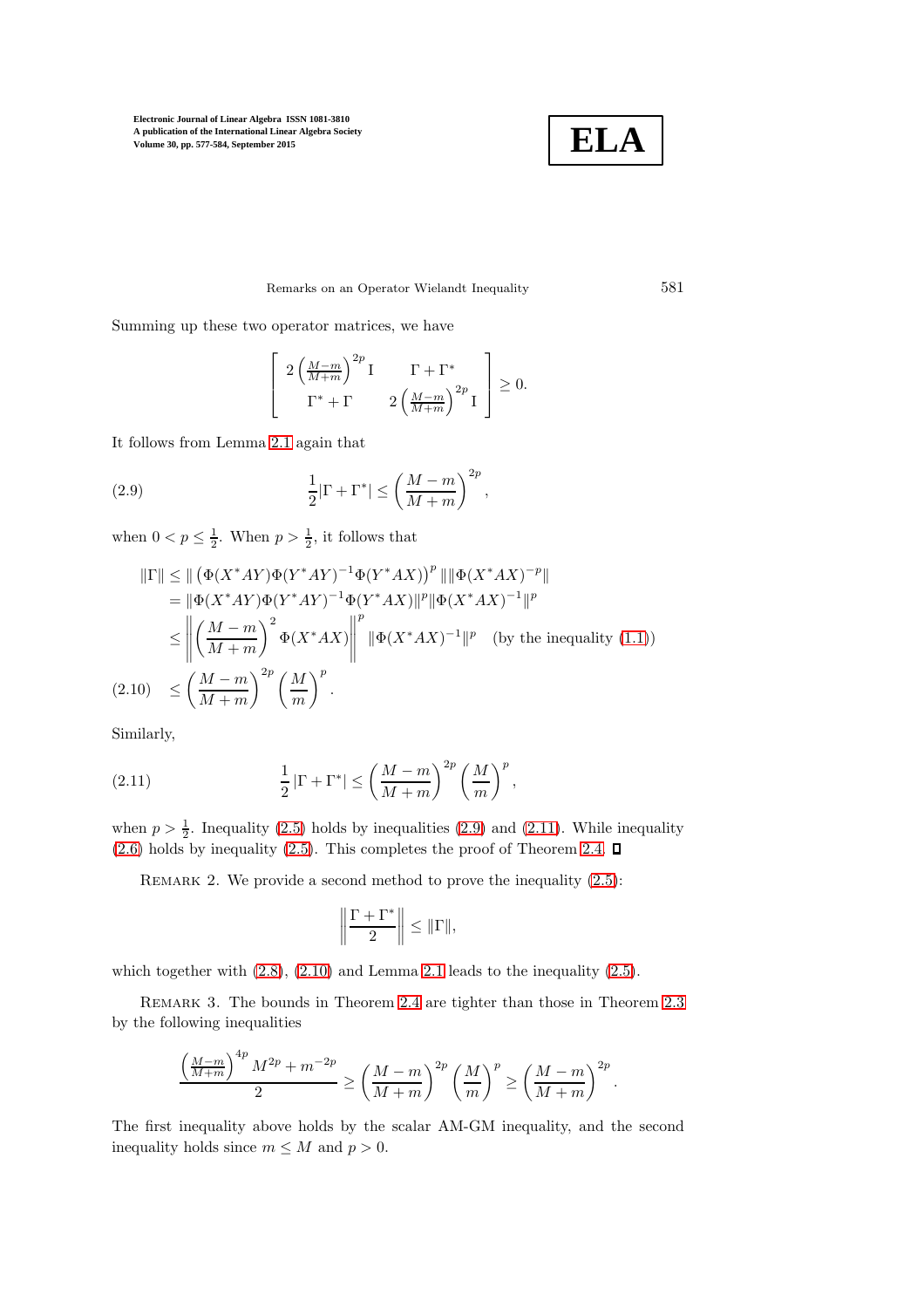

# 582 Pingping Zhang

<span id="page-5-3"></span>Our last result is the following:

<span id="page-5-1"></span>Theorem 2.5. Under the same condition as in Theorem [2.3.](#page-2-6) Then

(2.12) 
$$
\frac{1}{2}|\Gamma + \Gamma^*| \leq \left(\frac{M-m}{M+m}\right)^{2p} \left(\frac{\left(\frac{M}{m}\right)^{\frac{p}{2}} + \left(\frac{m}{M}\right)^{\frac{p}{2}}}{2}\right)^{[p]},
$$

where  $[p]$  is the ceiling function of p. Consequently,

(2.13) 
$$
\frac{1}{2}(\Gamma + \Gamma^*) \le \left(\frac{M-m}{M+m}\right)^{2p} \left(\frac{\left(\frac{M}{m}\right)^{\frac{p}{2}} + \left(\frac{m}{M}\right)^{\frac{p}{2}}}{2}\right)^{[p]}.
$$

<span id="page-5-2"></span><span id="page-5-0"></span>Proof. Firstly, we prove the following inequality

(2.14) 
$$
\|\Gamma\| \le \left(\frac{M-m}{M+m}\right)^{2p} \left(\frac{\left(\frac{M}{m}\right)^{\frac{p}{2}} + \left(\frac{m}{M}\right)^{\frac{p}{2}}}{2}\right)^{[p]}.
$$

The proof of [\(2.14\)](#page-5-0) is proved by induction on  $[p]$ . For  $[p] = 1$ , i.e.,  $0 \le p \le 1$ , combining [\(2.7\)](#page-3-0) and Lemma [2.2](#page-2-0) gives

$$
\begin{aligned} \left(\Phi(X^*AY)\Phi(Y^*AY)^{-1}\Phi(Y^*AX)\right)^{2p} \\ &\leq \left(\frac{M-m}{M+m}\right)^{4p} \frac{\left(M^p+m^p\right)^2}{4M^p m^p} \Phi(X^*AX)^{2p} \\ &= \left(\frac{M-m}{M+m}\right)^{4p} \left(\frac{\left(\frac{M}{m}\right)^{\frac{p}{2}} + \left(\frac{m}{M}\right)^{\frac{p}{2}}}{2}\right)^2 \Phi(X^*AX)^{2p}, \end{aligned}
$$

which is equivalent to

$$
\|\Gamma\| \le \left(\frac{M-m}{M+m}\right)^{2p} \frac{\left(\frac{M}{m}\right)^{\frac{p}{2}} + \left(\frac{m}{M}\right)^{\frac{p}{2}}}{2} = \left(\frac{M-m}{M+m}\right)^{2p} \left(\frac{\left(\frac{M}{m}\right)^{\frac{p}{2}} + \left(\frac{m}{M}\right)^{\frac{p}{2}}}{2}\right)^{[p]}.
$$

Thus, inequality [\(2.14\)](#page-5-0) holds for  $[p] = 1$ .

Now, suppose that inequality [\(2.14\)](#page-5-0) holds for  $[p] \leq k (k \geq 1)$ . That is

$$
\|\Gamma\| \le \left(\frac{M-m}{M+m}\right)^{2p} \left(\frac{\left(\frac{M}{m}\right)^{\frac{p}{2}} + \left(\frac{m}{M}\right)^{\frac{p}{2}}}{2}\right)^{[p]},
$$

which is equivalent to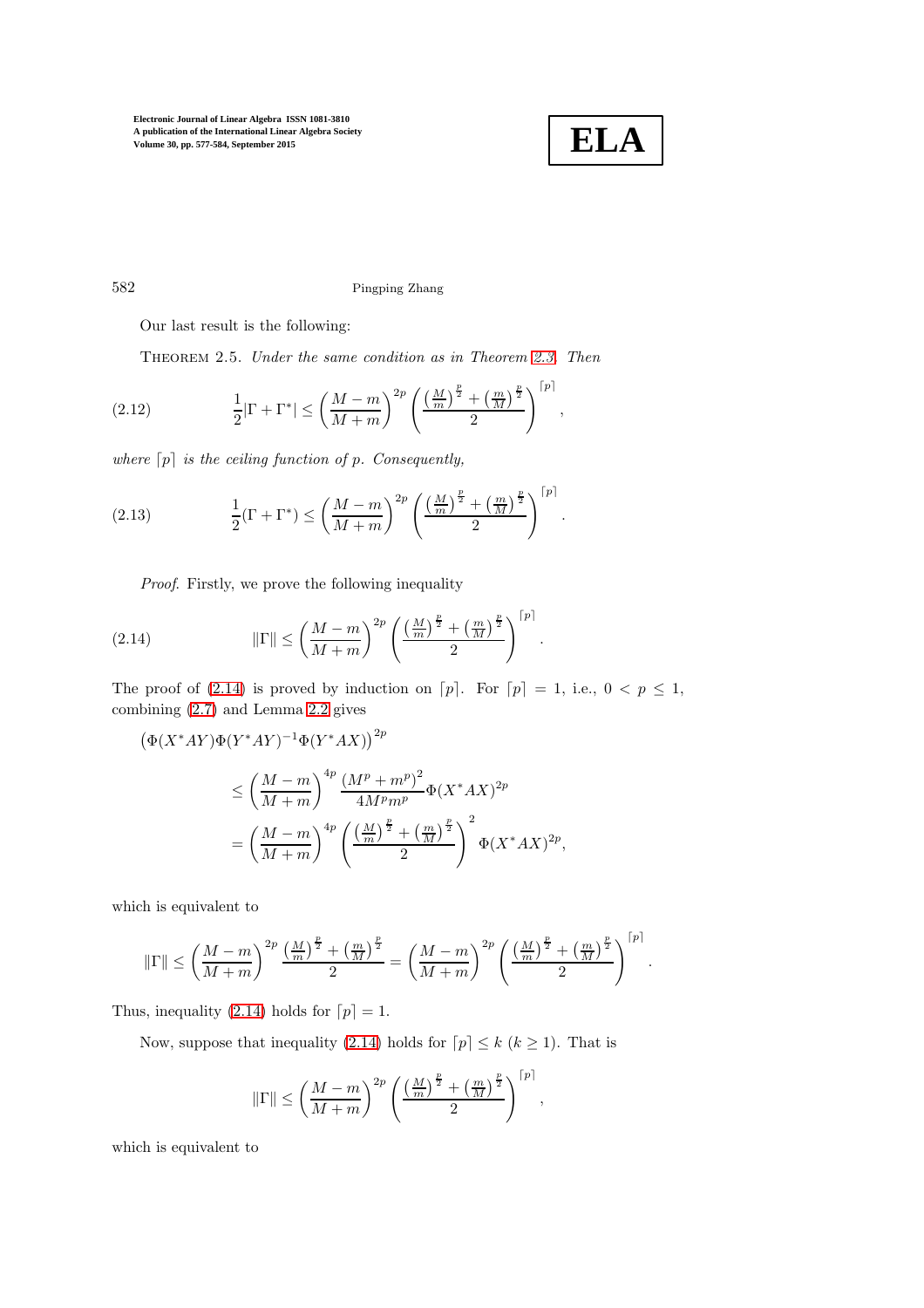**ELA**

<span id="page-6-0"></span>Remarks on an Operator Wielandt Inequality 583

$$
\begin{aligned} \left(\Phi(X^*AY)\Phi(Y^*AY)^{-1}\Phi(Y^*AX)\right)^{2p} \\ \leq \left(\frac{M-m}{M+m}\right)^{4p} \left(\frac{\left(\frac{M}{m}\right)^{\frac{p}{2}} + \left(\frac{m}{M}\right)^{\frac{p}{2}}}{2}\right)^{2\lceil p \rceil} \Phi(X^*AX)^{2p} .\end{aligned}
$$

Combining inequality [\(2.15\)](#page-6-0) and Lemma [2.2](#page-2-0) leads to

<span id="page-6-1"></span>
$$
(\Phi(X^*AY)\Phi(Y^*AY)^{-1}\Phi(Y^*AX))^{4p}
$$
  
\n
$$
\leq \left(\frac{M-m}{M+m}\right)^{8p} \left(\frac{\left(\frac{M}{m}\right)^{\frac{p}{2}} + \left(\frac{m}{M}\right)^{\frac{p}{2}}}{2}\right)^{4[p]} \frac{(M^{2p} + m^{2p})^2}{4M^{2p}m^{2p}} \Phi(X^*AX)^{4p}
$$
  
\n
$$
= \left(\frac{M-m}{M+m}\right)^{8p} \left(\frac{\left(\frac{M}{m}\right)^{\frac{p}{2}} + \left(\frac{m}{M}\right)^{\frac{p}{2}}}{2}\right)^{4[p]} \left(\frac{\left(\frac{M}{m}\right)^p + \left(\frac{m}{M}\right)^p}{2}\right)^2 \Phi(X^*AX)^{4p}
$$
  
\n
$$
\leq \left(\frac{M-m}{M+m}\right)^{8p} \left(\frac{\left(\frac{M}{m}\right)^p + \left(\frac{m}{M}\right)^p}{2}\right)^{2[p]} \left(\frac{\left(\frac{M}{m}\right)^p + \left(\frac{m}{M}\right)^p}{2}\right)^2 \Phi(X^*AX)^{4p}
$$
  
\n
$$
= \left(\frac{M-m}{M+m}\right)^{8p} \left(\frac{\left(\frac{M}{m}\right)^p + \left(\frac{m}{M}\right)^p}{2}\right)^{2([p]+1)} \Phi(X^*AX)^{4p}
$$
  
\n(2.16) 
$$
\leq \left(\frac{M-m}{M+m}\right)^{8p} \left(\frac{\left(\frac{M}{m}\right)^p + \left(\frac{m}{M}\right)^p}{2}\right)^{2(k+1)} \Phi(X^*AX)^{4p},
$$

where  $[p] \leq k$ . Inequality [\(2.16\)](#page-6-1) is equivalent to

$$
(\Phi(X^*AY)\Phi(Y^*AY)^{-1}\Phi(Y^*AX))^{2p}
$$
  
(2.17) 
$$
\leq \left(\frac{M-m}{M+m}\right)^{4p} \left(\frac{\left(\frac{M}{m}\right)^{\frac{p}{2}} + \left(\frac{m}{M}\right)^{\frac{p}{2}}}{2}\right)^{2(k+1)} \Phi(X^*AX)^{2p},
$$

<span id="page-6-2"></span>where  $[p] \leq 2k$ . Since  $k + 1 \leq 2k$  when  $k \geq 1$ , inequality [\(2.17\)](#page-6-2) holds for  $[p] = k + 1$ , i.e.,

$$
\begin{split} \left(\Phi(X^*AY)\Phi(Y^*AY)^{-1}\Phi(Y^*AX)\right)^{2p} \\ &\leq \left(\frac{M-m}{M+m}\right)^{4p} \left(\frac{\left(\frac{M}{m}\right)^{\frac{p}{2}} + \left(\frac{m}{M}\right)^{\frac{p}{2}}}{2}\right)^{2(k+1)} \Phi(X^*AX)^{2p} \\ &= \left(\frac{M-m}{M+m}\right)^{4p} \left(\frac{\left(\frac{M}{m}\right)^{\frac{p}{2}} + \left(\frac{m}{M}\right)^{\frac{p}{2}}}{2}\right)^{2\lceil p \rceil} \Phi(X^*AX)^{2p}, \end{split}
$$

which is equivalent to

$$
\|\Gamma\| \le \left(\frac{M-m}{M+m}\right)^{2p} \left(\frac{\left(\frac{M}{m}\right)^{\frac{p}{2}} + \left(\frac{m}{M}\right)^{\frac{p}{2}}}{2}\right)^{[p]},
$$